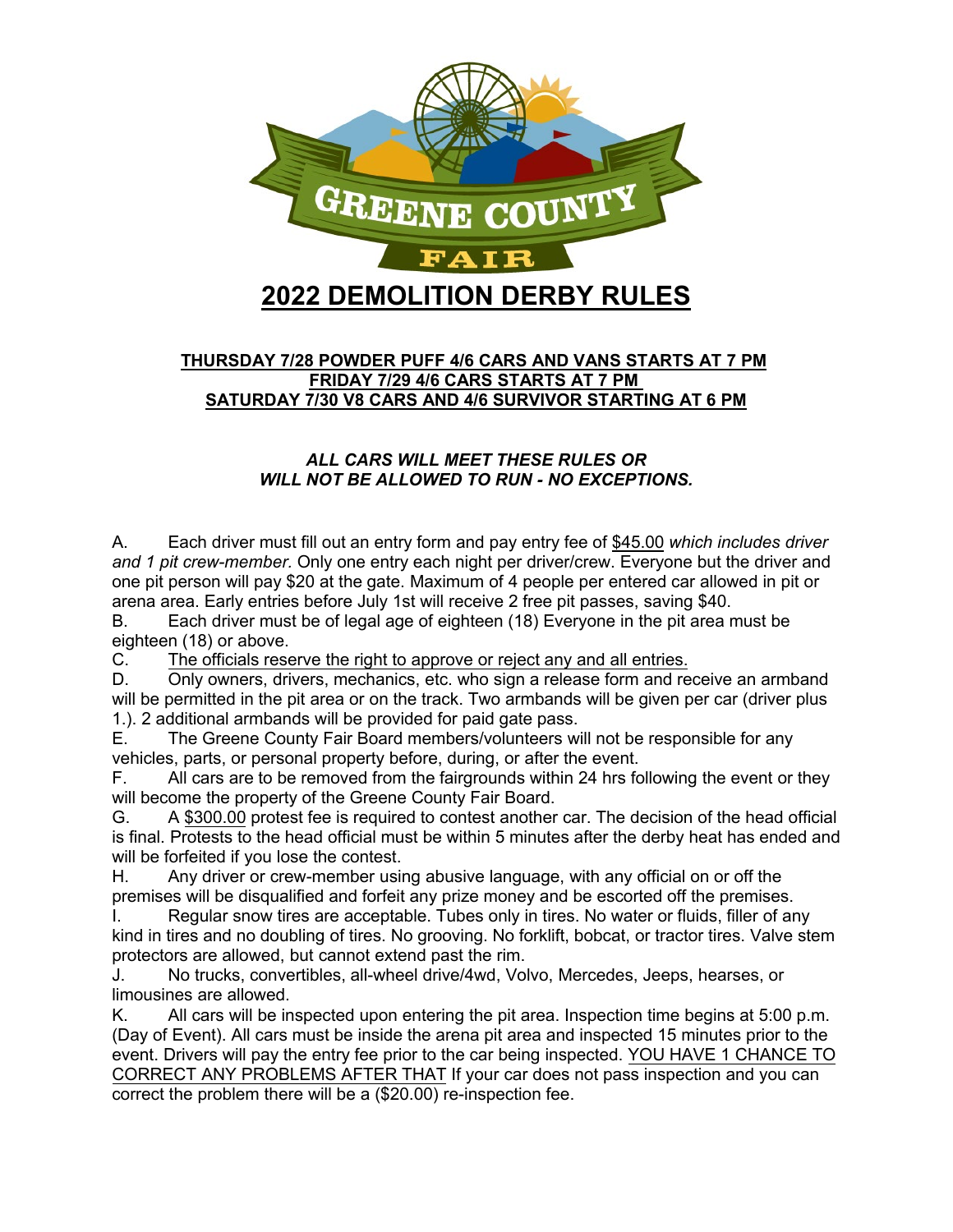# *PERSONAL RULES*

- 1. A safety belt, helmet. and goggles are required for the protection of all drivers. No shorts No open toe shoes and No tank tops ANYWHERE IN THE ARENA OR PIT AREA!!! Drivers and ALL personnel must wear a full length shirt and pants. Neck braces are strongly recommended for drivers.
- 2. No deliberate hits in the driver's door allowed.
- 3. No double-teaming allowed
- 4. Sandbagging Rule You will be warned once. The second time, you will be disqualified!
- 5. You will have ninety (90) second time limit to make an aggressive hit or restart your car, or you will be disqualified
- 6. No drinking of alcoholic beverages on track or in the pit area. Anyone under the influence of alcohol or drugs will be immediately disqualified and removed from the grounds.
- 7. Drivers **MUST KEEP HELMET, SEAT BELT, AND EYE PROTECTION ON AT ALL TIMES WHILE INSIDE ARENA TRACK DURING HEAT - IMMEDIATE DISQUALIFICATION WILL RESULT**
- 8. **DO NOT** get out of cars until flagman tells you that it is acceptable to do so.
- 9. If you are disqualified you lose all monies won (heat or feature.)
- 10. No Refund of any entry fees or passes for any reason.

# *CLASSES*

- 1975 UP 4 Cyl. Class Front or rear wheel drive, V6 Front wheel drive uni-bodies only in Powder Puff and 4/6 Derbies Thursday -POWDER PUFF (female drivers only)
- 1975 UP 4 Cyl. Class Front or rear wheel drive, V6 Front wheel drive uni-bodies Friday
- V8 1975 model & up in Saturday. 4/6 CYLINDER CARS/VANS THAT HAVE ALREADY RAN EITHER THE 29TH OR 30TH BUT NOT PLACED IN THE MONEY RUN FOR SURVIVOR DERBY, ONE HEAT, WINNER TAKE ALL.

# *4/6 CYLINDER PREPARATION RULES FOR CARS AND VANS*

- 1. Must have a number on the roof and both doors no smaller than 18 inches square
- 2. Front or rear wheel drive, no AWD or 4WD. Unibody cars and vans, only 1975 and up. 4 /6cylinder cars/vans must have been offered with 4- or 6-cylinder engine as original equipment and MUST be uni-body design. Bumper shocks can be welded but must remain extended at least two inches, stock bumpers only, no truck bumpers or fabricated bumpers.
- 3. You must remove all glass, air bags and debris, move battery to inside, secure and cover.
- 4. Approved boat gas tank required and must be covered and securely fastened in any vehicle with original fuel tank behind axle. Vehicles with original gas tank in front of rear axle will be allowed to remain in stock position. Any visible leaking fuel will result in automatic disqualification. Secure gas tank in back floor board and covered
- 5. Cars can have 4-point cage, but cage cannot go over 6 inches past rear of driver seat and cannot attach to the frame. Dash Bar must be 1inch from firewall. No distributor protectors, engine cradle protectors, or kickers of any kind will be allowed. Halo bars acceptable but cannot attach to frame.
- 6. NO REINFORCEMENTS, WELDING, NOTCHING, WEDGING, PACKING OR LOADING ANY PART OF THE VEHICLE. No distributor protectors, engine cradle protectors, or kickers of any kind will be allowed.
- 7. You can, chain, wire, or tape doors, hood (must be secured), and trunk. (trunk and hood must have inspection hole)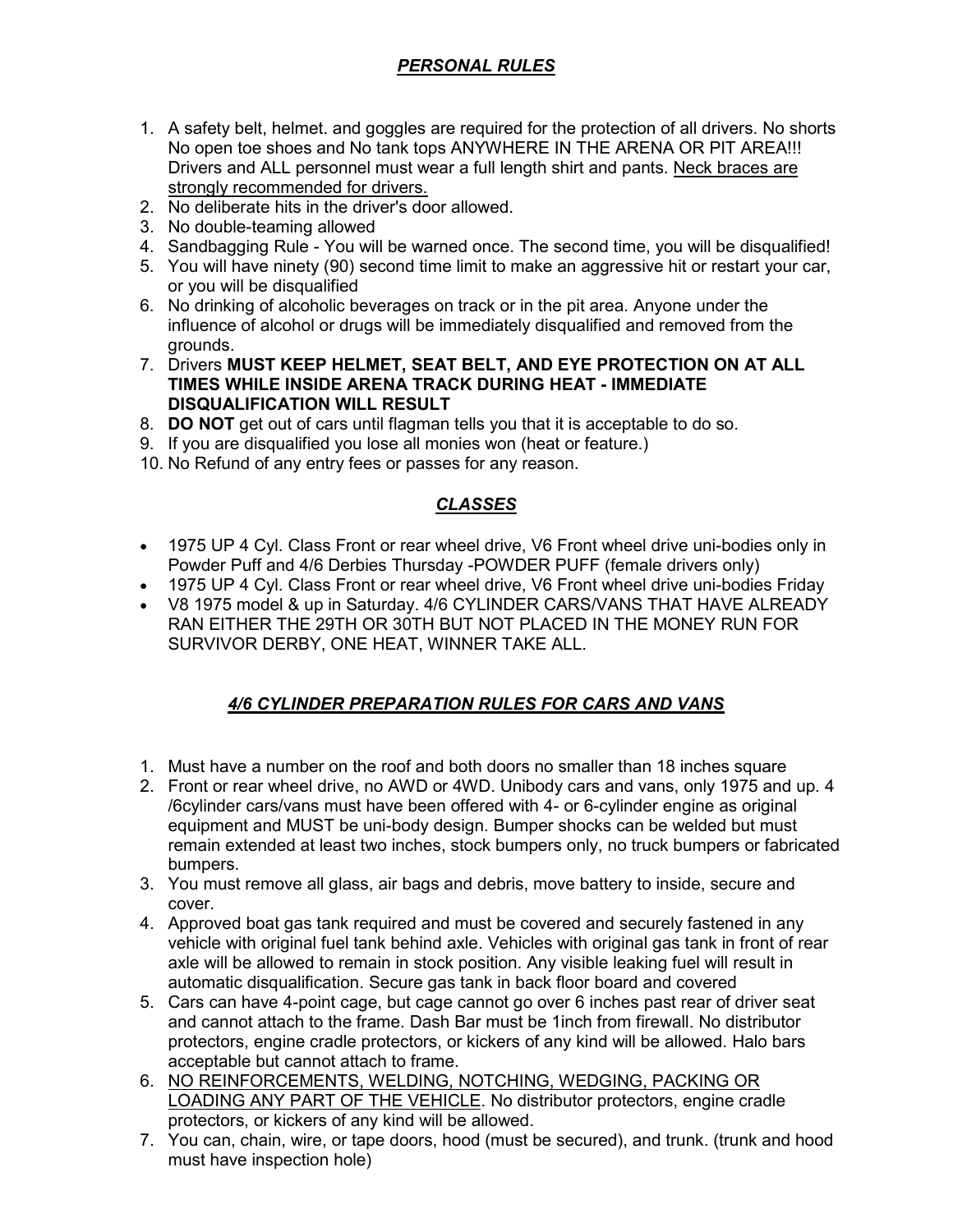8. Only street legal tires are allowed, weld in wheel centers allowed if done correctly, no doubling of tires.

### 9. **The following will result in immediate disqualification:**

- 1. If DRIVER'S DOOR comes open you will be disqualified
- 2. Ignoring or disrespecting officials
- 3. Non-compliance with rules
- 4. Use of alcohol/illicit drugs
- 5. Targeting a driver's door
- 6. Fighting with ANYONE
- 7. Fire on/in vehicle
- 8. You have one chance to fix anything that does not pass inspection

# *V-8 DERBY PREPARATION RULES*

- 1. All glass and chrome trim, airbags, and headliner must be removed from car. All interior trim must be removed with the exception of the driver's seat. Must have a number on the roof and both doors no smaller than 18 inches square
- 2. The only welding allowed on fresh cars is on driver door, ring and pinion gears and motor mounts. Pre-run cars may be repaired but repairs must meet Inspectors qualifications.
- 3. Notching is allowed on rear frame only (BEHIND THE WHEELS) No other alterations on frame – this will be checked and if found, car will be disqualified.
- 4. Cars can have 4-point cage, but cage cannot go over 6 inches past rear of driver seat and cannot attach to the frame. Dash Bar must be 1inch from firewall. No distributor protectors, engine cradle protectors, or kickers of any kind will be allowed. Halo bars acceptable but cannot attach to frame.
- 5. Drivers door bar is required
- 6. Cars must be stock and must have free suspension
- 7. Bumper height is a max of 24" to the bumper and minimum 16"
- 8. Must have battery and auxiliary fuel tank inside of car and both must be securely mounted. Fuel tank must be in front of the rear axle.
- 9. Must have factory body bushings between frame and body absolutely no spacing allowed.
- 10. Engine and rear-end can be changed, no truck or 8 lug rear-end
- 11. You can run sliding driveshafts, aftermarket steering column, NO engine or transmission protectors of any kind. You cannot make a coil spring car a leaf spring car
- 12. Radiator must remain in original position
- 13. Must have helmet, eye protection and working seat belt.
- 14. Trunks and hoods must have a 12″ x 12″ inspection hole and must be open during inspection.
- 15. Hoods (must be secured), trunks and doors can be chained, wired or bolted bolts may not run through frame.
- 16. Original fan must be removed it can be replaced with electric fan only. NO STRAIGHT FAN OR CLUTCH FANS.
- 17. Bumper shocks can be welded but must remain extended at least two inches, stock bumpers only, no truck bumpers or fabricated bumpers.
- 18. You can run only street legal tires, weld in centers for wheels are allowed if properly done, no doubling of tires.
- 19. NO REINFORCEMENTS, WELDING, WEDGING, PACKING OR LOADING ANY PART OF THE VEHICLE.
- 20. If parts are changed on car in between heat and consolation or heat and main or consolation and main the parts have to remain in accordance with that class's rules. If parts are not legal it will be immediate disqualification
- 21. A chain, heavy strap or wire must run from the center of the roof to the dashboard to act as a center post, to prevent the hood from entering the driver's compartment.